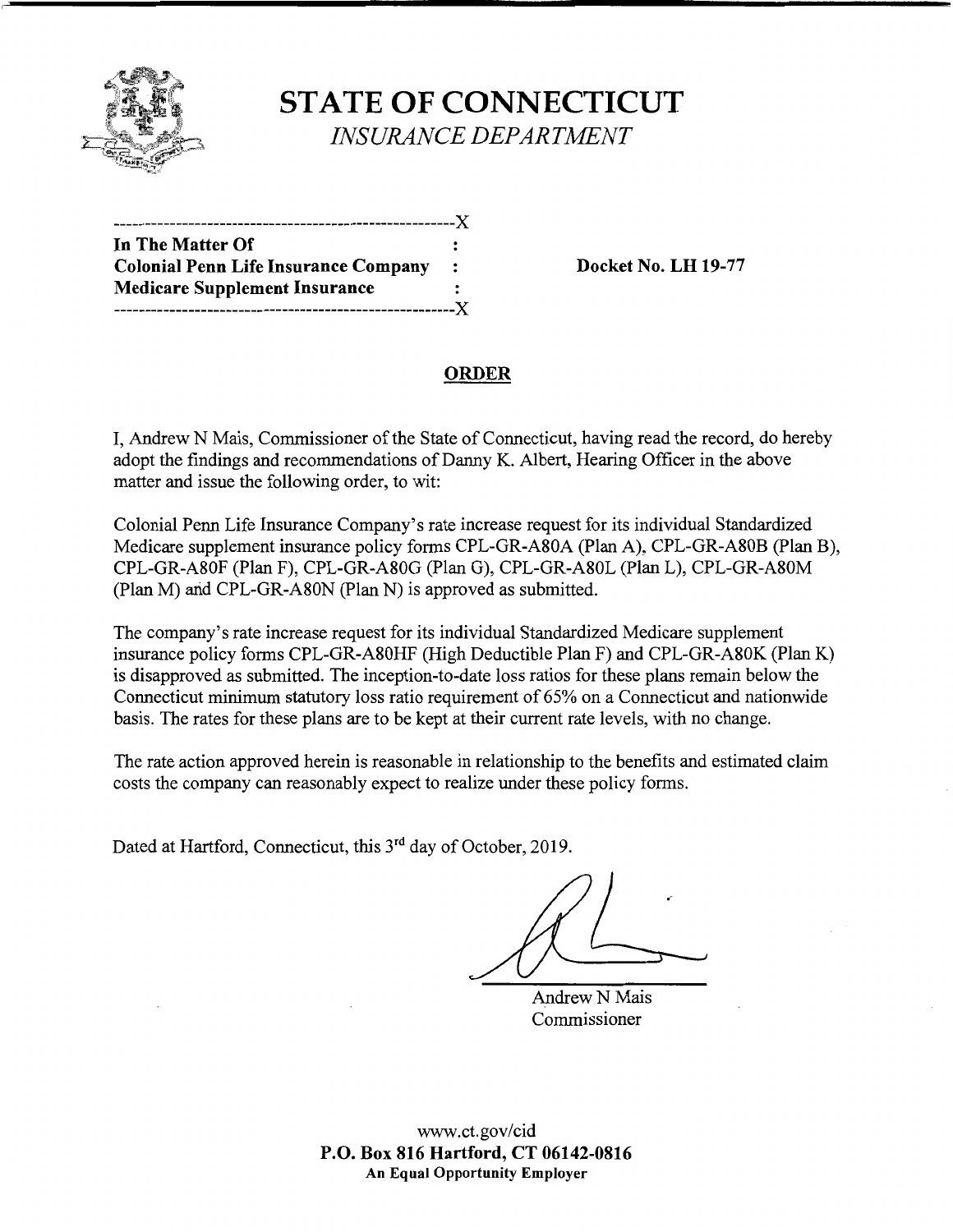

# **STATE OF CONNECTICUT**  *INSURANCE DEPARTMENT*

-----------------------------------------------------**X In The Matter Of Colonial Penn Life Insurance Company** : **Medicare Supplement Insurance**  -----------------------------------------------------X

**Docket No. LH 19-77** 

#### **PROPOSED FINAL DECISION**

#### I. **INTRODUCTION**

The Insurance Commissioner of the State of Connecticut is empowered to review rates charged for individual and group Medicare supplement policies sold to any resident of this State who is eligible for Medicare. The source for this regulatory authority is contained in Chapter 700c and Section 38a-495a of the Connecticut General Statutes.

After due notice, a hearing was held at the Insurance Department in Hartford, CT on Thursday, September 19, 2019, to consider whether or not the rate increase requested by Colonial Penn Life Insurance Company on its individual Standardized Medicare supplement insurance business should be approved.

No members from the general public attended the hearing.

No company representatives from Colonial Penn Life Insurance Company attended the hearing.

The hearing was conducted in accordance with the requirements of Section 38a-474, Connecticut General Statutes, the Uniform Administrative Procedures Act, Chapter 54 of Section 38a-8-l et seq. of the Regulations of Connecticut State Agencies.

A Medicare supplement policy is a private health insurance policy sold on an individual or group basis, which provides benefits that are additional to the benefits provided by Medicare. For many years Medicare supplement policies have been highly regulated under both state and federal law to protect the interests of persons eligible for Medicare who depend on these policies to provide additional coverage for the costs of health care.

Effective December I, 2005, Connecticut amended its program of standardized Medicare supplement policies in accordance with Section 38a-496a of the Connecticut General Statutes, and Sections 38a-495a-l through 38a-495a-21 of the Regulations of Connecticut Agencies. This program, which conforms to federal requirements, provides a "core" package of benefits known as Plan A. Insurers may also offer any one or more of eleven other plans (Plans B through N).

Effective January I, 2006, in accordance with Section 38a-495c of the Connecticut General Statutes (as amended by Public Act 05-20) premiums for all Medicare supplement policies in the state must use community rating. Rates for Plans A through N must be computed without regard to age, gender, previous claims history or the medical condition of any person covered by a Medicare supplement policy or certificate.

The statute provides that coverage under Plans A through N may not be denied on the basis of age, gender, previous claims history or the medical condition of any covered person. Insurers may exclude benefits for losses incurred within six months from the effective date of coverage based on a pre-existing condition.

Effective October I, 1998, carriers that offer Plan B or Plan C must make these plans as well as Plan A, available to all persons eligible for Medicare by reason of disability.

> www.ct.gov/cid **P.O. Box 816 Hartford, CT 06142-0816 An Equal Opportunity Employer**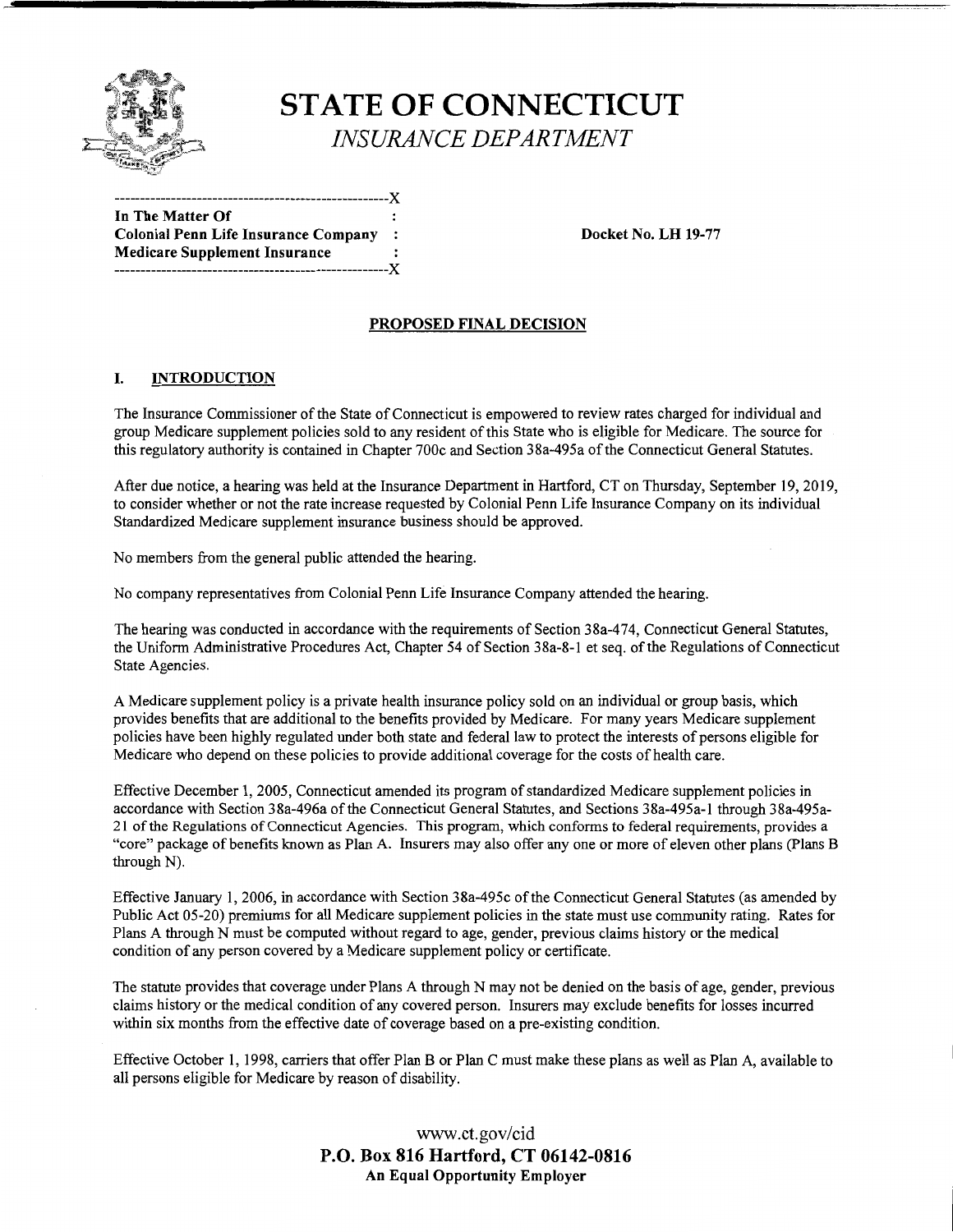Insurers must also make the necessary arrangements to receive notice of all claims paid by Medicare for their insureds so that supplement benefits can be computed and paid without requiring insureds to file claim forms for such benefits. This process of direct notice and automatic claims payment is commonly referred to as "piggybacking" or "crossover".

Sections 38a-495 and 38a-522 of the Connecticut General Statutes, and Section 38a-495a-10 of the Regulations of Connecticut Agencies, state that individual and group Medicare supplement policies must have anticipated loss ratios of65% and 75%, respectively. Under Sections 38a-495-7 and 38a-495a-10 of the Regulations of Connecticut Agencies, filings for rate increases must demonstrate that actual and expected losses in relation to premiums meet these standards, and anticipated loss ratios for the entire future period for which the requested premiums are calculated to provide coverage must be expected to equal or exceed the appropriate loss ratio standard.

Section 38a-473 of the Connecticut General Statutes provides that no insurer may incorporate in its rates for Medicare supplement policies factors for expenses that exceed 150% of the average expense ratio for that insurer's entire written premium for all lines of health insurance for the previous calendar year.

#### **II. FINDING OF FACT**

After reviewing the exhibits entered into the record of this proceeding, and utilizing the experience, technical competence and specialized knowledge of the Insurance Department, the undersigned makes the following findings of fact:

l. Colonial Penn Life Insurance Company has requested the following rate increases on its individual standardized form series CPL-GR-A80 for Plans A, B, F, FH, G, K, L, Mand N:

| Plan | Increase |
|------|----------|
| A    | 12.0%    |
| B    | $6.0\%$  |
| F    | 8.0%     |
| FH   | 10.0%    |
| G    | 9.0%     |
| K    | 10.0%    |
| L    | $6.0\%$  |
| M    | 6.0%     |
| N    | 10.0%    |
|      |          |

- 2. There were 1,241 policies in-force in Connecticut and 202,264 policies in force nationwide as of June 2019.
- 3. Colonial Penn certified that their expense factors are in compliance with section 38a-473, C.G.S.
- 4. Colonial Penn has conformed to subsection (e) of section 38a-495c, C.G.S. regarding the automatic claim processing.
- 5. According to Colonial Penn the proposed rates are designed to satisfy the Connecticut statutory loss ratio of 65%.
- 6. The last approved rate filing ranged from no change at 0.0% to an increase of 12.0%, effective 1/1/2019.